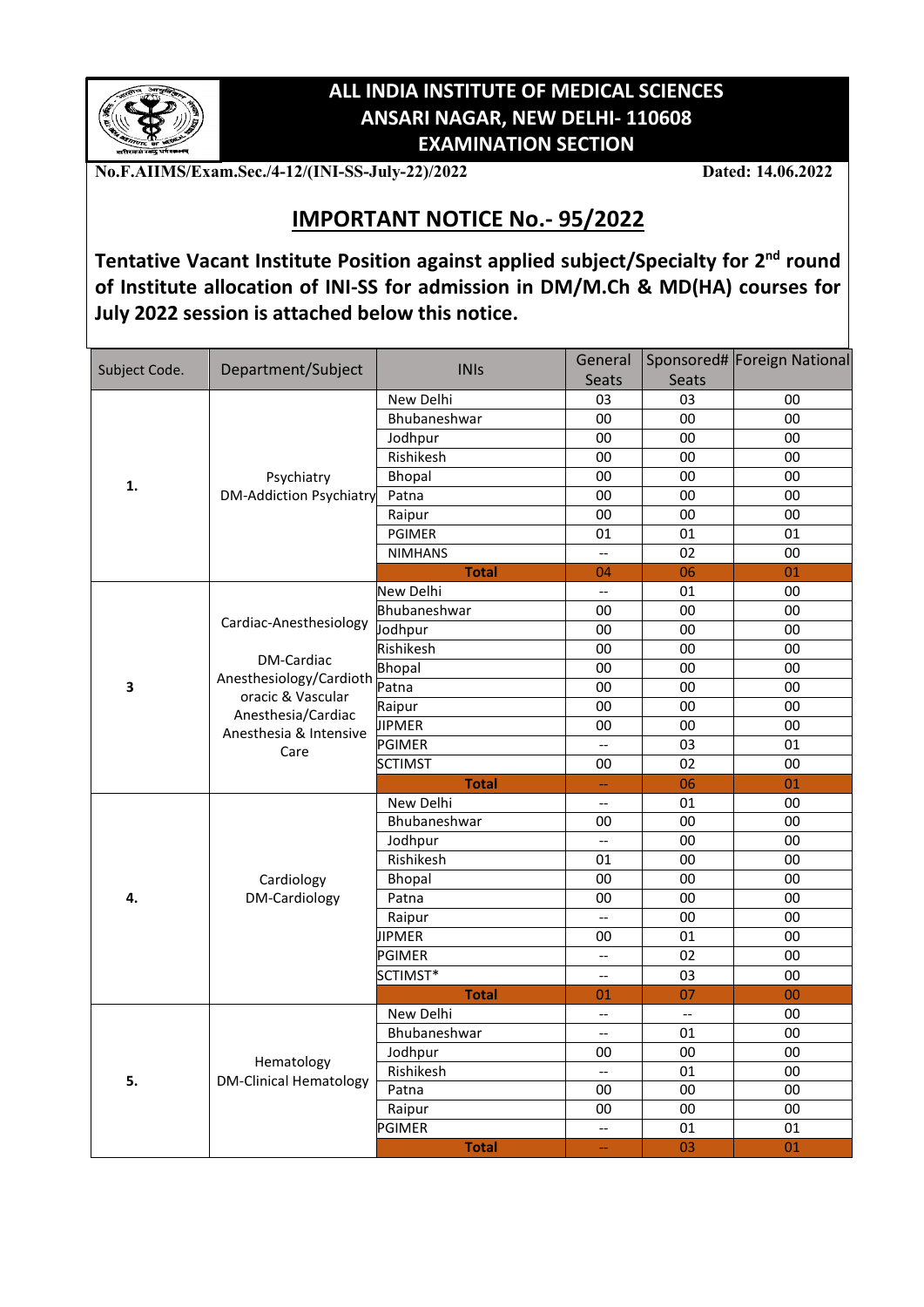|     |                                                 | New Delhi     | $\overline{\phantom{a}}$ | 03                       | 00     |
|-----|-------------------------------------------------|---------------|--------------------------|--------------------------|--------|
|     | Pharmacology<br><b>DM-Clinical Pharmacology</b> | Bhubaneshwar  | --                       | 00                       | 00     |
|     |                                                 | Jodhpur       | $\overline{\phantom{a}}$ | 00                       | 00     |
|     |                                                 | Rishikesh     | $\overline{\phantom{a}}$ | 00                       | 00     |
|     |                                                 | Bhopal        | 00                       | 00                       | 00     |
| 6.  |                                                 | Patna         | 00                       | 00                       | 00     |
|     |                                                 | Raipur        | $\overline{\phantom{a}}$ | 00                       | 00     |
|     |                                                 | <b>JIPMER</b> | 00                       | 00                       | 00     |
|     |                                                 | PGIMER        | $\overline{\phantom{a}}$ | 02                       | 00     |
|     |                                                 | <b>Total</b>  | --                       | 05                       | 00     |
|     |                                                 | New Delhi     | $-$                      | 01                       | 00     |
|     |                                                 |               |                          |                          |        |
|     |                                                 | Bhubaneshwar  | 00                       | 00                       | 00     |
|     |                                                 | Jodhpur       | 02                       | 00                       | 00     |
|     | Anesthesiology, Pain                            | Rishikesh     | 04                       | 00                       | 00     |
| 7.  | Medicine & Critical Care                        | Bhopal        | 01                       | 00                       | 00     |
|     | <b>DM-Critical Care</b>                         | Patna         | 00                       | 00                       | 00     |
|     | Medicine/Critical Care                          | Raipur        | 00                       | 00                       | 00     |
|     |                                                 | <b>JIPMER</b> | 00                       | 01                       | 00     |
|     |                                                 | PGIMER        | $-$                      | 01                       | 00     |
|     |                                                 | <b>Total</b>  | 07                       | 03                       | 00     |
|     |                                                 | New Delhi     | --                       | 00                       | 00     |
|     |                                                 | Bhubaneshwar  | 00                       | 00                       | 00     |
|     |                                                 | Jodhpur       | $\overline{\phantom{a}}$ | 00                       | 00     |
|     | Endocrinology &                                 | Rishikesh     | 00                       | 00                       | 00     |
| 8.  | Metabolism                                      | Bhopal        | 00                       | 00                       | 00     |
|     | DM-Endocrinology                                | Patna         | 00                       | 00                       | 00     |
|     |                                                 | Raipur        | 00                       | 00                       | 00     |
|     |                                                 | <b>JIPMER</b> | 00                       | 00                       | 00     |
|     |                                                 | <b>PGIMER</b> | --                       | $\overline{\phantom{a}}$ | 00     |
|     |                                                 | <b>Total</b>  | 44                       | 44                       | 00     |
|     |                                                 | New Delhi     | $\qquad \qquad -$        | 01                       | 00     |
|     | Gastroenterology& HNU                           | Bhubaneshwar  | 00                       | 00                       | 00     |
|     |                                                 | Jodhpur       | 00                       | 00                       | 00     |
|     |                                                 | Rishikesh     | $\overline{\phantom{a}}$ | 00                       | 00     |
| 9.  |                                                 | Patna         | 01                       | $00\,$                   | $00\,$ |
|     | DM-Gastroenterology                             | Raipur        | 00                       | $00\,$                   | $00\,$ |
|     |                                                 | JIPMER        | 00                       | 00                       | 00     |
|     |                                                 | <b>PGIMER</b> | $\overline{\phantom{a}}$ | 03                       | 00     |
|     |                                                 | <b>Total</b>  | 01                       | 04                       | $00\,$ |
|     |                                                 | New Delhi     | 02                       | 01                       | 00     |
|     |                                                 | Bhubaneshwar  | 00                       | $00\,$                   | 00     |
|     |                                                 | Jodhpur       | 00                       | 00                       | 00     |
|     |                                                 | Rishikesh     | 00                       | 01                       | 00     |
| 10. | Hematology                                      | Bhopal        | 00                       | 00                       | 00     |
|     | DM-Haemato-pathology                            | Patna         | 00                       | 00                       | 00     |
|     |                                                 | Raipur        | 00                       | 00                       | 00     |
|     |                                                 | <b>PGIMER</b> | 02                       | 02                       | 01     |
|     |                                                 | <b>Total</b>  | 04                       | 04                       | 01     |
|     |                                                 | New Delhi     | 02                       | 01                       | 00     |
|     |                                                 | Bhubaneshwar  | 00                       | 00                       | 00     |
|     | Medicine & Microbiology                         | Jodhpur       | 00                       | $00\,$                   | $00\,$ |
| 11. | <b>DM-Infectious Diseases</b>                   | Rishikesh     | 01                       | 01                       | $00\,$ |
|     |                                                 |               | 00                       | $00\,$                   | $00\,$ |
|     |                                                 | Bhopal        |                          |                          |        |
|     |                                                 | Raipur        | 00                       | $00\,$                   | 00     |
|     |                                                 | <b>Total</b>  | 03                       | 02                       | $00\,$ |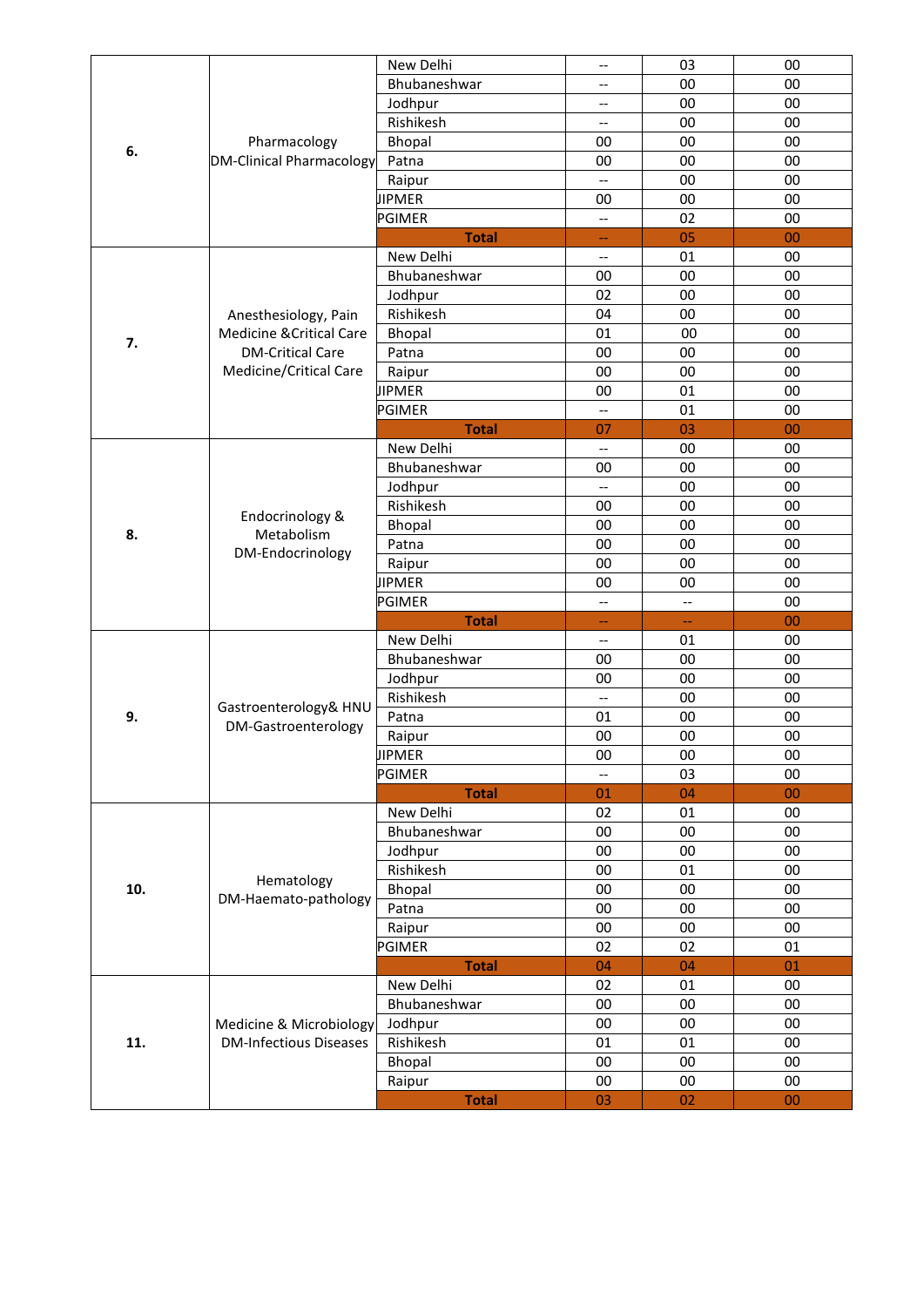|     |                                          | New Delhi      | $\overline{\phantom{a}}$ | 01                       | 00         |
|-----|------------------------------------------|----------------|--------------------------|--------------------------|------------|
| 12. | Pediatrics<br><b>DM-Medical Genetics</b> | Bhubaneshwar   | 00                       | 00                       | 00         |
|     |                                          | Jodhpur        | 01                       | 01                       | 00         |
|     |                                          | Rishikesh      | 00                       | 00                       | 00         |
|     |                                          | Bhopal         | 00                       | 00                       | 00         |
|     |                                          | Patna          | 00                       | 00                       | 00         |
|     |                                          | Raipur         | 00                       | 00                       | 00         |
|     |                                          | PGIMER         | 00                       | 02                       | 00         |
|     |                                          | <b>Total</b>   | 01                       | 04                       | 00         |
|     |                                          | New Delhi      | $\overline{\phantom{a}}$ | 03                       | 00         |
|     |                                          | Bhubaneshwar   | 00                       | 00                       | 00         |
|     |                                          | Jodhpur        | 00                       | 00                       | 00         |
|     |                                          | Rishikesh      | 01                       | 01                       | 00         |
|     | <b>Medical Oncology</b>                  | Bhopal         | 00                       | 00                       | 00         |
| 13. | <b>DM-Medical Oncology</b>               | Patna          | 00                       | 00                       | 00         |
|     |                                          | Raipur         | 00                       | 00                       | 00         |
|     |                                          | <b>JIPMER</b>  | 00                       | 02                       | 00         |
|     |                                          | <b>PGIMER</b>  | 00                       | 03                       | 00         |
|     |                                          | <b>Total</b>   | 01                       | 09                       | 00         |
|     |                                          | New Delhi      | $\overline{\phantom{a}}$ | 00                       | 00         |
|     |                                          | Bhubaneshwar   | $\overline{\phantom{a}}$ | 00                       | 00         |
|     |                                          | Jodhpur        | $\overline{\phantom{a}}$ | 00                       | 00         |
|     |                                          | Rishikesh      | --                       | 00                       | 00         |
| 14. | Pediatrics<br>DM-Neonatology             | Bhopal         | 00                       | 00                       | 00         |
|     |                                          | Patna          | 00                       | 00                       | 00         |
|     |                                          | Raipur         | 00                       | 00                       | 00         |
|     |                                          | <b>JIPMER</b>  | 00                       | 00                       | 00         |
|     |                                          | PGIMER         | --                       | --                       | 00         |
|     |                                          | <b>Total</b>   | 4                        | ÷                        | 00         |
|     |                                          | New Delhi      | 00                       | 04                       | 00         |
|     | Nephrology<br>DM-Nephrology              | Bhubaneshwar   | 00                       | 00                       | 00         |
|     |                                          | Jodhpur        | $\overline{\phantom{a}}$ | 00                       | 00         |
|     |                                          | Rishikesh      | 01                       | 00                       | 00         |
|     |                                          | Bhopal         | 00                       | 00                       | 00         |
| 15. |                                          | Patna          | 00                       | 00                       | 00         |
|     |                                          | Raipur         | $\overline{\phantom{a}}$ | 00                       | 00         |
|     |                                          | <b>JIPMER</b>  | $00\,$                   | 01                       | ${\bf 00}$ |
|     |                                          | PGIMER         | $\overline{\phantom{a}}$ | $\overline{\phantom{a}}$ | 00         |
|     |                                          | <b>Total</b>   | 01                       | 05                       | 00         |
|     |                                          | New Delhi      | $\overline{\phantom{a}}$ | $\overline{\phantom{a}}$ | 00         |
|     |                                          | Bhubaneshwar   | 01                       | $00\,$                   | 00         |
|     |                                          | Jodhpur        | 00                       | $00\,$                   | 00         |
|     |                                          | Rishikesh      | 00                       | 00                       | 00         |
|     | Neuro-Anesthesiology &                   | Bhopal         | --                       | 00                       | 00         |
|     | <b>Critical Care</b>                     | Patna          | 00                       | 00                       | 00         |
| 18. | DM-Neuro-                                | Raipur         | 00                       | $00\,$                   | 00         |
|     | Anesthesiology & Critical                | <b>JIPMER</b>  | 00                       | $00\,$                   | $00\,$     |
|     | Care/Neuro Anaesthesia                   | PGIMER         | $\overline{\phantom{a}}$ | 04                       | 01         |
|     |                                          | <b>SCTIMST</b> | 01                       | 02                       | 00         |
|     |                                          | <b>NIMHANS</b> | $\overline{\phantom{a}}$ | 02                       | $00\,$     |
|     |                                          | <b>Total</b>   | 02                       | 08                       | 01         |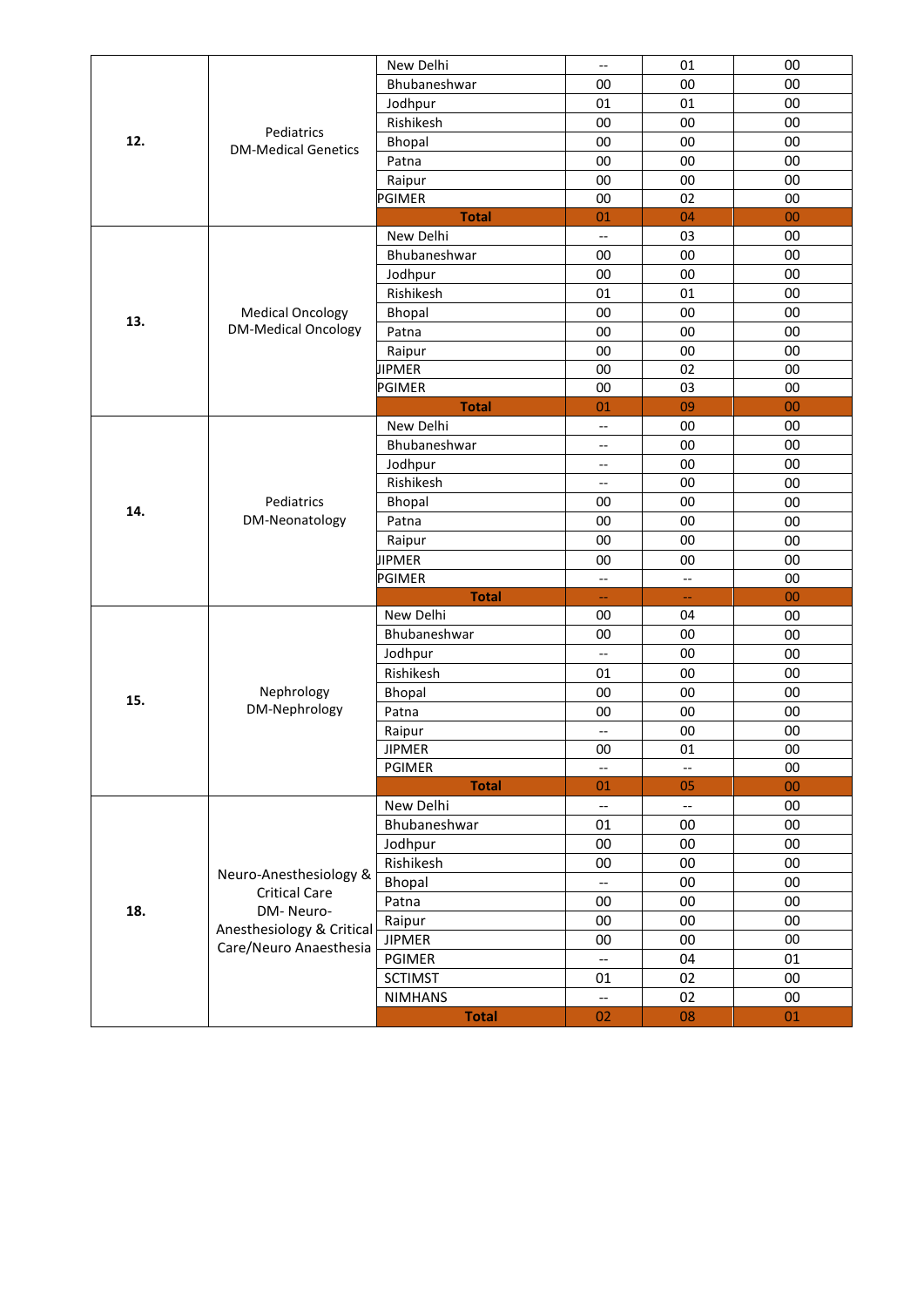|     |                                                  | New Delhi      | $\hspace{0.05cm}$ – $\hspace{0.05cm}$ | 03  | 00                            |
|-----|--------------------------------------------------|----------------|---------------------------------------|-----|-------------------------------|
|     |                                                  | Bhubaneshwar   | 00                                    | 01  | 00                            |
|     |                                                  | Jodhpur        | $\qquad \qquad -$                     | 00  | 00                            |
|     |                                                  | Rishikesh      | 01                                    | 00  | 00                            |
|     |                                                  | Bhopal         | 00                                    | 00  | 00                            |
|     | Neurology                                        | Patna          | 00                                    | 00  | 00                            |
| 19. | DM-Neurology                                     | Raipur         | 00                                    | 00  | 00                            |
|     |                                                  | <b>JIPMER</b>  | 00                                    | 01  | 00                            |
|     |                                                  |                |                                       |     |                               |
|     |                                                  | <b>PGIMER</b>  | $\overline{\phantom{a}}$              | 03  | 00                            |
|     |                                                  | <b>SCTIMST</b> | $\overline{\phantom{a}}$              | 03  | 00                            |
|     |                                                  | <b>NIMHANS</b> | $-$                                   | 00  | 00                            |
|     |                                                  | <b>Total</b>   | 01                                    | 11  | 00                            |
|     |                                                  | New Delhi      | 00                                    | 01  | 00                            |
|     |                                                  | Bhubaneshwar   | 00                                    | 00  | 00                            |
|     | Neuroimaging &                                   | Jodhpur        | 00                                    | 00  | 00                            |
|     | Interventional                                   | Rishikesh      | 00                                    | 00  | 00                            |
|     | Neuroradiology                                   | Bhopal         | 00                                    | 00  | 00                            |
|     | DM-Neuroimaging<br>&                             | Patna          | 00                                    | 00  | 00                            |
| 20. | Interventional                                   | Raipur         | 00                                    | 00  | 00                            |
|     | Neuroradiology/Neuroim                           | <b>JIPMER</b>  | $\qquad \qquad -$                     | 00  | 00                            |
|     | aging and Interventions                          | <b>PGIMER</b>  | $\overline{\phantom{a}}$              | 01  | 00                            |
|     |                                                  | <b>NIMHANS</b> | $-$                                   | 01  | 00                            |
|     |                                                  |                |                                       |     |                               |
|     |                                                  | <b>SCTIMST</b> | 00                                    | 01  | 00                            |
|     |                                                  | <b>Total</b>   | 44                                    | 04  | 00                            |
|     |                                                  | New Delhi      | $-\!$ $\!-$                           | 03  | 00                            |
|     |                                                  | Bhubaneshwar   | 00                                    | 00  | 00                            |
|     | Onco-Anaesthesiology &                           | Jodhpur        | 00                                    | 00  | 00                            |
| 21. | <b>Pallative Medicine</b>                        | Rishikesh      | $\qquad \qquad -$                     | 00  | 00                            |
|     | DM-Onco-                                         | <b>Bhopal</b>  | $\qquad \qquad -$                     | 00  | 00                            |
|     | Anaesthesiology                                  | Patna          | 00                                    | 00  | 00                            |
|     |                                                  | Raipur         | 00                                    | 00  | 00                            |
|     |                                                  | <b>Total</b>   | 44                                    | 03  | 00                            |
|     |                                                  | New Delhi      | $\overline{\phantom{a}}$              | 02  | 00                            |
|     | Pediatric                                        | Bhubaneshwar   | 00                                    | 00  | 00                            |
|     |                                                  | Jodhpur        | 00                                    | 00  | $00\,$                        |
|     |                                                  | Rishikesh      | --                                    | 01  | 00                            |
|     |                                                  |                |                                       |     |                               |
| 23. | <b>DM- Pediatric Neurology</b>                   | <b>Bhopal</b>  | 00                                    | OO. | <sub>00</sub>                 |
|     |                                                  | Patna          | 00                                    | 00  | 00                            |
|     |                                                  | Raipur         | 00                                    | 00  | 00                            |
|     |                                                  | PGIMER         | 00                                    | 01  | 00                            |
|     |                                                  | <b>Total</b>   | --                                    | 04  | $00\,$                        |
|     |                                                  | New Delhi      | $\hspace{0.05cm}$ $\hspace{0.05cm}$   | 02  | 00                            |
|     |                                                  | Bhubaneshwar   | $\overline{\phantom{a}}$              | 01  | 00                            |
|     |                                                  | Jodhpur        | $\overline{\phantom{a}}$              | 00  | 00                            |
|     | Pulmonary, Critical Care &                       | Rishikesh      | $\overline{\phantom{a}}$              | 00  | 00                            |
| 24. | Sleep Medicine                                   | Bhopal         | 00                                    | 00  | 00                            |
|     | DM- Pulmonary, Critical<br>Care & Sleep Medicine | Patna          | $\overline{\phantom{a}}$              | 00  | 00                            |
|     |                                                  | Raipur         | $\overline{\phantom{a}}$              | 00  | 00                            |
|     |                                                  | PGIMER         | $\overline{\phantom{a}}$              | 02  | 00                            |
|     |                                                  | <b>Total</b>   | 44                                    | 05  | 00                            |
|     |                                                  | New Delhi      | 01                                    | 02  | $\overline{\phantom{a}}$      |
|     | Cardiac-vascular Radiology                       | Bhubaneshwar   | 00                                    | 00  | --                            |
|     | & Endovascular                                   | Jodhpur        | 00                                    | 00  | --                            |
|     | <b>Interventions</b>                             | Rishikesh      | 00                                    | 00  | $-$                           |
|     | DM-Cardiac-vascular                              | Bhopal         | 00                                    | 00  | $-$                           |
| 27. | Radiology &                                      | Patna          | 00                                    | 00  | $\overline{\phantom{a}}$      |
|     | Endovascular                                     |                |                                       |     | --                            |
|     | Interventions/Cardiovascul                       | Raipur         | 00                                    | 00  |                               |
|     | ar Imaging and Vascular                          | <b>SCTIMST</b> | 00                                    | 01  | $\hspace{0.05cm} \textbf{--}$ |
|     | <b>Interventional Radiology</b>                  | <b>Total</b>   | 01                                    | 03  | н.                            |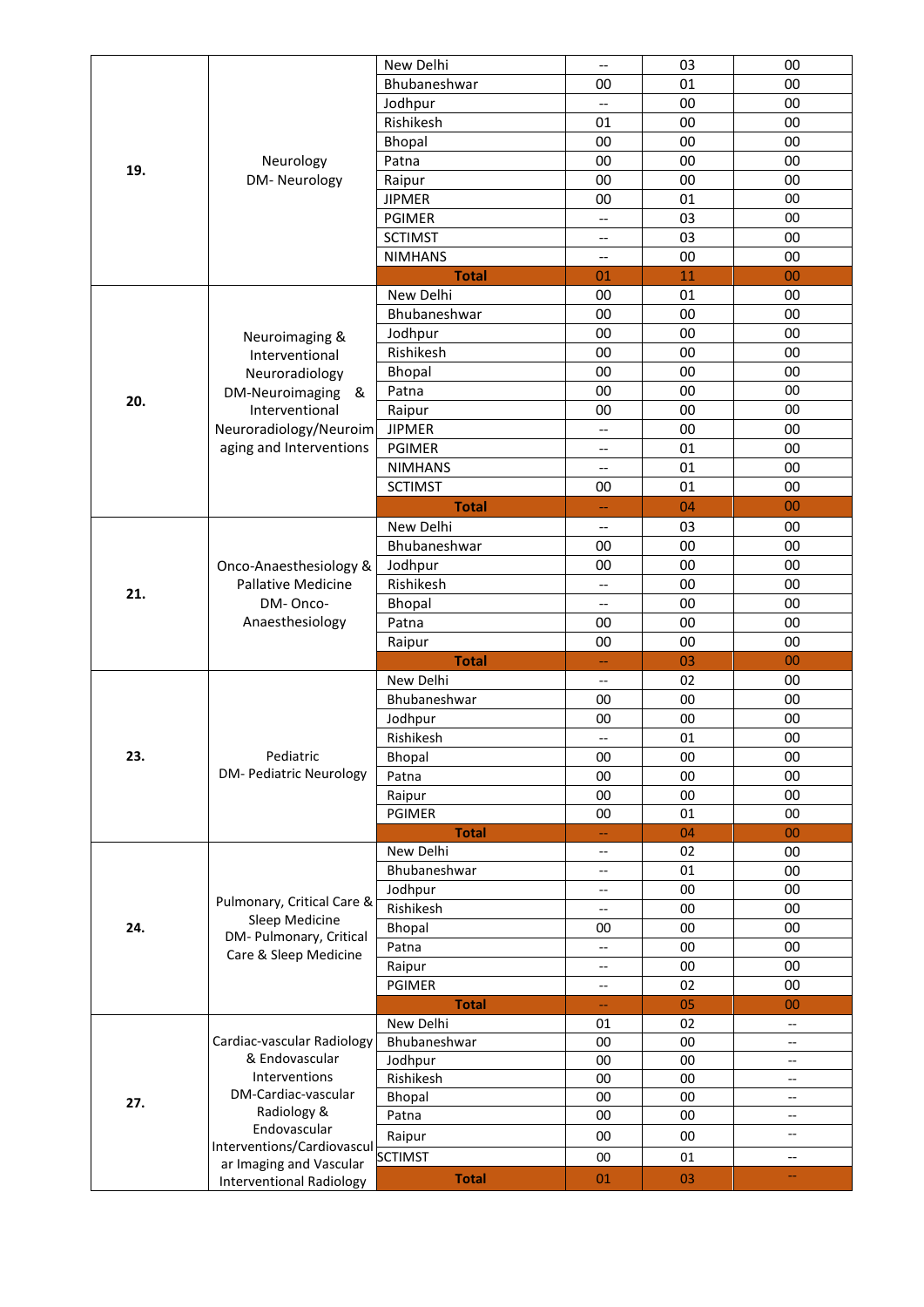|     |                                                        | PGIMER                    | $-\hbox{--}$                                        | 00                       | 01                       |
|-----|--------------------------------------------------------|---------------------------|-----------------------------------------------------|--------------------------|--------------------------|
| 30. | DM-Clinical Immunology &<br>Rheumatology               | <b>JIPMER</b>             | $\overline{\phantom{a}}$                            | 00                       | $\overline{\phantom{a}}$ |
|     |                                                        | <b>Total</b>              | --                                                  | 00                       | 01                       |
|     |                                                        | New Delhi                 | --                                                  | 02                       | 00                       |
|     |                                                        | Bhubaneshwar              | 00                                                  | 00                       | 00                       |
|     | Surgery                                                | Jodhpur                   | 00                                                  | 00                       | 00                       |
|     | M.Ch-Breast, Endocrine                                 | Rishikesh                 | 01                                                  | 00                       | 00                       |
| 47. | and                                                    | Bhopal                    | 00                                                  | 00                       | 00                       |
|     | <b>General Surgery</b>                                 | Patna                     | 00                                                  | 00                       | 00                       |
|     |                                                        | Raipur                    | 00                                                  | 00                       | 00                       |
|     |                                                        | <b>Total</b>              | 01                                                  | 02                       | 00                       |
|     |                                                        | New Delhi                 | 01                                                  | 01                       | 00                       |
|     |                                                        | Bhubaneshwar              | 03                                                  | 00                       | 00                       |
|     | <b>CTVS</b>                                            | Jodhpur                   | 02                                                  | 00                       | 00                       |
|     | M.Ch - Cardiothoracic &                                | Rishikesh                 | 02                                                  | 00                       | 00                       |
|     | Vascular                                               | Patna                     | 06                                                  | 00                       | 00                       |
| 48. | Surgery/Cardiovascular &                               | Raipur                    | 01                                                  | 00                       | 00                       |
|     | <b>Thoracic Surgery</b>                                | <b>JIPMER</b>             | $\overline{\phantom{a}}$                            | 00                       | 00                       |
|     |                                                        | PGIMER                    | --                                                  | 04                       | 01                       |
|     |                                                        | <b>SCTIMST</b>            | 00                                                  | 02                       | $-$                      |
|     |                                                        | <b>Total</b>              | 15                                                  | 07                       | 01                       |
|     |                                                        | New Delhi                 | $\overline{\phantom{a}}$                            | $\overline{\phantom{a}}$ | 00                       |
|     |                                                        | Bhubaneshwar              | 00                                                  | 00                       | 00                       |
|     |                                                        | Jodhpur                   | $\overline{\phantom{m}}$                            | 00                       | 00                       |
|     | G.I. Surgery                                           | Rishikesh                 | $\overline{\phantom{a}}$                            | 01                       | 00                       |
| 49. | M.Ch-G.I.<br>Surgery/Surgical<br>Gastroenterology      | Bhopal                    | 00                                                  | 00                       | 00                       |
|     |                                                        | Patna                     | $\hspace{0.05cm} -\hspace{0.05cm} -\hspace{0.05cm}$ | 00                       | 00                       |
|     |                                                        | Raipur                    | 00                                                  | 00                       | 00                       |
|     |                                                        | JIPMER                    | 00                                                  | 01                       | 00                       |
|     |                                                        | PGIMER                    | 00                                                  | 00                       | 00                       |
|     |                                                        | <b>Total</b>              | $\hspace{0.05cm}$                                   | 02                       | 00                       |
|     |                                                        | New Delhi                 | $\overline{\phantom{a}}$                            | 00                       | 00                       |
|     | <b>Obstetrics &amp; Gynecology</b><br>M.Ch-Gynecologic | Bhubaneshwar              | 00                                                  | 00                       | 00                       |
|     |                                                        | Jodhpur                   | 00                                                  | 00                       | 00                       |
|     |                                                        | Rishikesh                 | --                                                  | 00                       | $00\,$                   |
| 50. |                                                        | Bhopal                    | 00                                                  | 00                       | 00                       |
|     | Oncology                                               | Patna                     | 00                                                  | 00                       | 00                       |
|     |                                                        | Raipur                    | 00                                                  | 00                       | 00                       |
|     |                                                        |                           |                                                     |                          | 00                       |
|     |                                                        | <b>Total</b><br>New Delhi | $\overline{\phantom{m}}$<br>01                      | 00                       | 00                       |
|     |                                                        | Bhubaneshwar              |                                                     | 01                       | 00                       |
|     |                                                        |                           | 00                                                  | 00                       | 00                       |
|     |                                                        | Jodhpur                   | 00                                                  | 00                       |                          |
|     | ENT                                                    | Rishikesh                 | 02                                                  | 00                       | 00                       |
| 51. | M.Ch-Head-Neck Surgery                                 | Bhopal                    | 00                                                  | 00                       | $00\,$                   |
|     | & Oncology                                             | Patna                     | 00                                                  | 00                       | $00\,$                   |
|     |                                                        | Raipur                    | 01                                                  | 00                       | 00                       |
|     |                                                        | PGIMER                    | 01                                                  | 01                       | 00                       |
|     |                                                        | <b>Total</b>              | 05                                                  | 02                       | 00                       |
|     |                                                        | New Delhi                 | $\overline{\phantom{a}}$                            | 02                       | 00                       |
|     | Surgery                                                | Bhubaneshwar              | 00                                                  | 00                       | 00                       |
|     | M.Ch-Minimal Access                                    | Jodhpur                   | 00                                                  | 00                       | 00                       |
| 52. | Surgery &                                              | Rishikesh                 | $\overline{\phantom{a}}$                            | $00\,$                   | 00                       |
|     | <b>General Surgery</b>                                 | Bhopal                    | 00                                                  | 00                       | $00\,$                   |
|     |                                                        | Raipur                    | 00                                                  | 00                       | 00                       |
|     |                                                        | <b>Total</b>              | 4                                                   | 02                       | 00                       |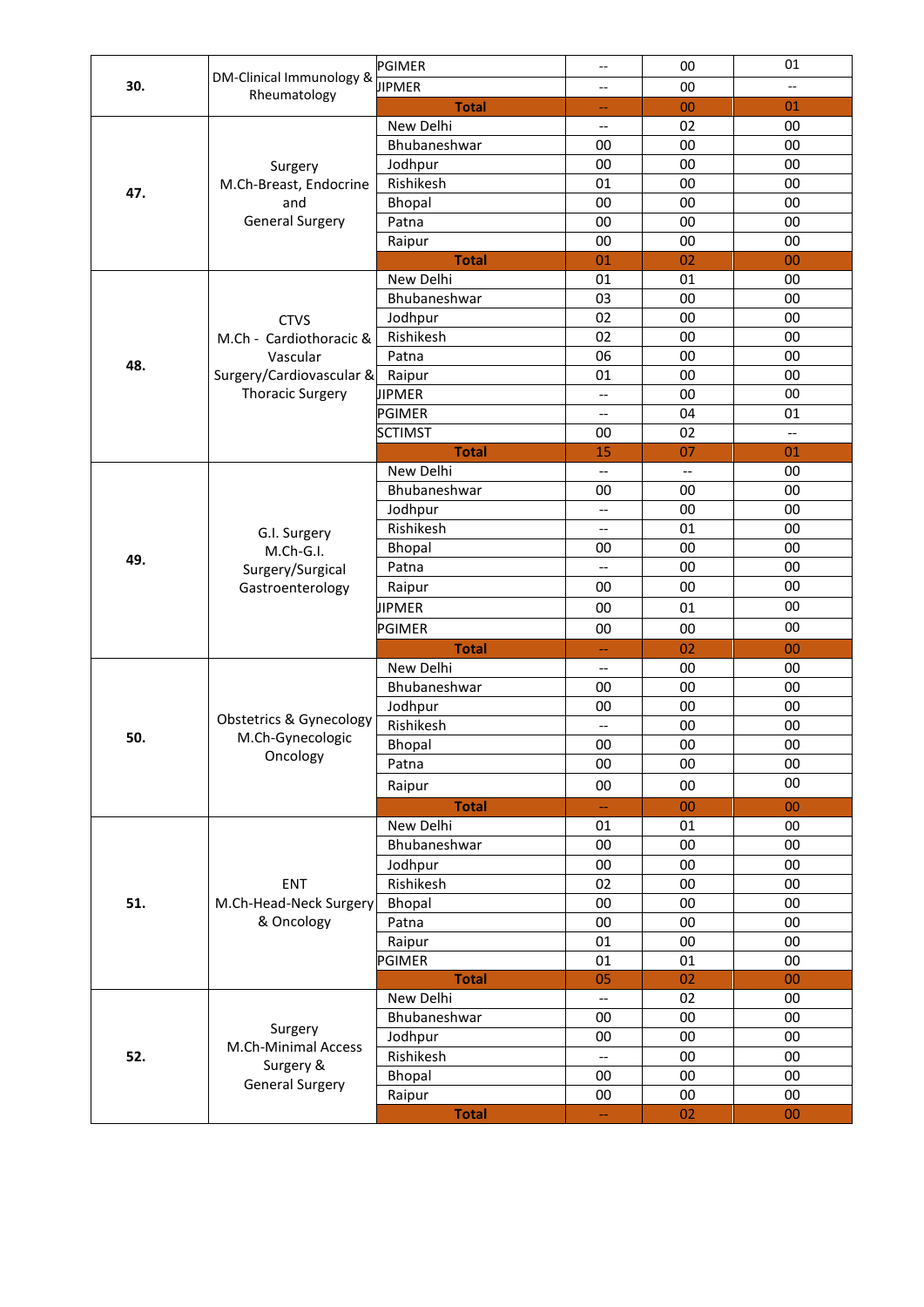|     |                                           | New Delhi      | 00                                                  | 01     | 00     |
|-----|-------------------------------------------|----------------|-----------------------------------------------------|--------|--------|
|     |                                           | Bhubaneshwar   | 01                                                  | 01     | 00     |
|     |                                           | Jodhpur        | $\qquad \qquad -$                                   | 00     | 00     |
|     |                                           | Rishikesh      | $\overline{\phantom{a}}$                            | 00     | $00\,$ |
|     |                                           | Bhopal         | $\overline{\phantom{a}}$                            | 00     | 00     |
|     | Neuro-Surgery<br>M.Ch-Neuro-Surgery       | Patna          | --                                                  | 00     | 00     |
| 53. |                                           | Raipur         | $\overline{\phantom{a}}$                            | 00     | 00     |
|     |                                           | <b>JIPMER</b>  | 00                                                  | 02     | 00     |
|     |                                           | <b>PGIMER</b>  | $\hspace{0.05cm} -\hspace{0.05cm} -\hspace{0.05cm}$ | 08     | 00     |
|     |                                           | <b>NIMHANS</b> | $\hspace{0.05cm} \ldots$                            | 00     | 00     |
|     |                                           | <b>SCTIMST</b> | 00                                                  | 02     | 00     |
|     |                                           | <b>Total</b>   | 01                                                  | 14     | 00     |
|     |                                           | New Delhi      | 00                                                  | 02     | 00     |
|     |                                           | Bhubaneshwar   | 03                                                  | 01     | 00     |
|     |                                           | Jodhpur        | 01                                                  | 00     | 00     |
|     |                                           | Rishikesh      | 01                                                  | 00     | 00     |
|     |                                           | Bhopal         | 01                                                  | 00     | 00     |
| 54. | Pediatric Surgery                         |                | 04                                                  |        |        |
|     | M.Ch- Pediatric Surgery                   | Patna          |                                                     | 00     | 00     |
|     |                                           | Raipur         | 01                                                  | 00     | $00\,$ |
|     |                                           | <b>JIPMER</b>  | --                                                  | 00     | 00     |
|     |                                           | <b>PGIMER</b>  | $\overline{\phantom{a}}$                            | 03     | 01     |
|     |                                           | <b>Total</b>   | 11                                                  | 06     | 01     |
|     |                                           | New Delhi      | $\overline{\phantom{a}}$                            | 00     | 00     |
|     |                                           | Bhubaneshwar   | 00                                                  | 00     | 00     |
|     |                                           | Jodhpur        | 02                                                  | 00     | $00\,$ |
|     | Burns, Plastic &                          | Rishikesh      | $\qquad \qquad -$                                   | 00     | 00     |
|     | <b>Reconstructive Surgery</b>             | Bhopal         | $\overline{\phantom{a}}$                            | 00     | $00\,$ |
| 55. | M.Ch-Plastic &                            | Patna          | $\qquad \qquad -$                                   | $00\,$ | $00\,$ |
|     | Reconstructive<br>Surgery/Plastic Surgery | Raipur         | 01                                                  | 00     | $00\,$ |
|     |                                           | <b>JIPMER</b>  | 00                                                  | 00     | $00\,$ |
|     |                                           |                | $\overline{\phantom{a}}$                            | 00     |        |
|     |                                           |                |                                                     |        |        |
|     |                                           | PGIMER         |                                                     |        | 01     |
|     |                                           | <b>Total</b>   | 03                                                  | 00     | 01     |
|     |                                           | New Delhi      | $\overline{\phantom{a}}$                            | 00     | 00     |
|     |                                           | Bhubaneshwar   | $\overline{\phantom{a}}$                            | 00     | 00     |
|     |                                           | Jodhpur        | $\qquad \qquad -$                                   | 00     | 00     |
|     |                                           | Rishikesh      | 00                                                  | 00     | 00     |
| 56. | <b>Surgical Oncology</b>                  | Bhopal         | 00                                                  | 00     | $00\,$ |
|     | M.Ch- Surgical Oncology                   | Patna          | $-$                                                 | 00     | $00\,$ |
|     |                                           | Raipur         | 00                                                  | 00     | 00     |
|     |                                           | <b>JIPMER</b>  | 00                                                  | 01     | 00     |
|     |                                           | <b>Total</b>   |                                                     | 01     | 00     |
|     |                                           | New Delhi      | 01                                                  | 02     | 00     |
|     |                                           | Bhubaneshwar   | 00                                                  | $00\,$ | $00\,$ |
|     |                                           |                | $\overline{\phantom{a}}$                            |        | 00     |
|     | <b>Surgery Trauma Centre</b>              | Jodhpur        | $\hspace{0.05cm} \textbf{--}$                       | $00\,$ |        |
| 57. | M.Ch-Trauma Surgery&                      | Rishikesh      |                                                     | 01     | 00     |
|     | <b>Critical Care</b>                      | Bhopal         | 00                                                  | 00     | 00     |
|     |                                           | Patna          | 01                                                  | $00\,$ | 00     |
|     |                                           | Raipur         | 00                                                  | 00     | 00     |
|     |                                           | <b>Total</b>   | 02                                                  | 03     | 00     |
|     |                                           | New Delhi      | $\overline{\phantom{a}}$                            | 00     | 00     |
|     |                                           | Bhubaneshwar   | $\overline{\phantom{a}}$                            | 00     | 00     |
|     |                                           | Jodhpur        | $\overline{\phantom{a}}$                            | 00     | 00     |
|     |                                           | Rishikesh      | $\overline{\phantom{a}}$                            | 01     | 00     |
|     | Urology                                   | Bhopal         | --                                                  | $00\,$ | $00\,$ |
| 58. | M.Ch-Urology                              | Patna          | 00                                                  | 00     | 00     |
|     |                                           | Raipur         | --                                                  | $00\,$ | 00     |
|     |                                           | <b>JIPMER</b>  | 00                                                  | $00\,$ | 00     |
|     |                                           | PGIMER         | --                                                  | 01     | 01     |